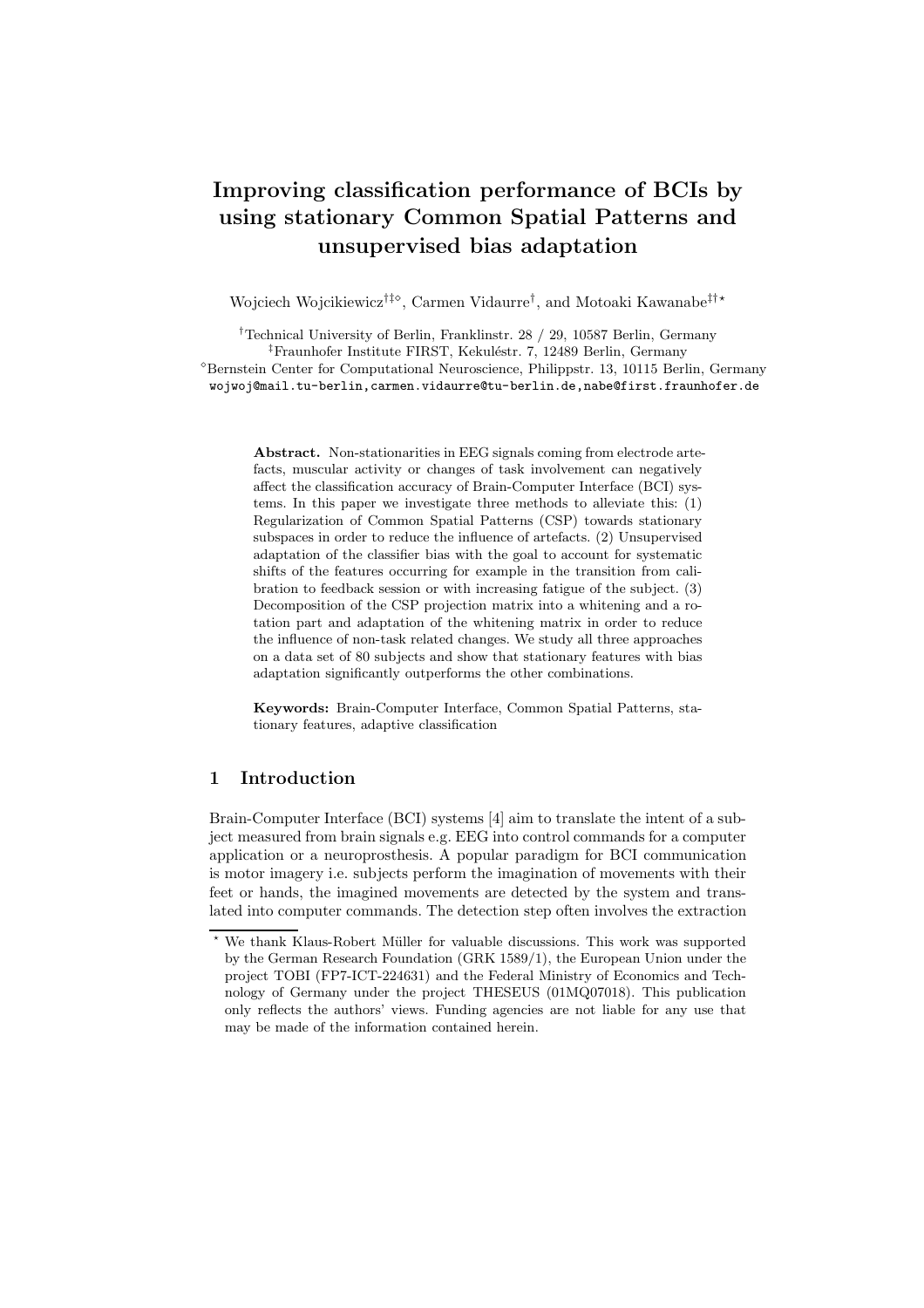of relevant features by a spatial filtering method called Common Spatial Patterns (CSP) [1]. The CSP filter is computed during the calibration session, but can be adversely affected by noise and non-stationarities e.g. coming from changes in impedance, muscular activity or eye movements. Moreover, even optimal filters may result in bad classification accuracies as the distribution of the features can change over time due to differences between sessions e.g. no feedback vs. feedback or changes of task involvement. Therefore this paper aims at both, we propose a regularized version of CSP to alleviate the impact of bad trials and noisy electrodes and we combine it with methods which adapt to changes in the feedback session.

Recently, several approaches were proposed to reduce the impact of nonstationarities in BCI applications. For example [10] uses techniques for co-adaptive learning of user and machine, [9] investigates different methods for unsupervised adaptation of the classifier and [8] uses adaptive spatial filtering. Other approaches use extra measurement like EOG or EMG to remove artefacts [2] or apply covariate shift adaptation to account for shifts of the features [5].

This paper is organized as follows. In Section 2 we present stationary CSP and the adaptation methods. Section 3 describes the experimental setup. After that we present and analyse the results in Section 4. Finally we concludes with a short summary and future research ideas.

## 2 Methods

#### Stationary CSP

Stationary Common Spatial Patterns (sCSP) is inspired by invariantCSP [2, 6]. However, in contrast to the latter it is completely data driven without using neurophysiological prior knowledge or extra measurements. The objective function of sCSP trades-off discriminativity and stationarity as it maximizes the variance of one class while minimizing the variance of the other class, but at the same time it penalizes non-stationary directions:

$$
\max_{\mathbf{w}} \frac{\mathbf{w}^{\top} \mathbf{\Sigma}_{+} \mathbf{w}}{\mathbf{w}^{\top} \{\mathbf{\Sigma}_{+} + \mathbf{\Sigma}_{-} + \lambda \overline{\mathbf{\Delta}}\} \mathbf{w}},
$$
\n(1)

$$
\max_{\mathbf{w}} \frac{\mathbf{w}^{\top} \Sigma_{-\mathbf{w}}}{\mathbf{w}^{\top} \{\Sigma_{+} + \Sigma_{-} + \lambda \overline{\mathbf{\Delta}}\} \mathbf{w}}.
$$
 (2)

Note that w is the sCSP filter,  $\Sigma_+$  and  $\Sigma_-$  are average covariance matrices of the two classes,  $\overline{\Delta}$  is the regularization term and  $\lambda$  is a trade-off parameter.

In order to estimate the regularization term  $\overline{\Delta}$ , we first compute the trial-wise covariance matrices  $\Sigma_{+}^{(k)}$  and  $\Sigma_{-}^{(k)}$  for both classes. After that we compute the deviations of the trial-wise covariance matrices from the class-average covariance matrix i.e.  $\mathbf{\Delta}_i^{(k)} := \mathcal{P}\left(\mathbf{\Sigma}_i^{(k)} - \mathbf{\Sigma}_i\right)$  with i being the class indicator. Note that  $P$  is an operator to force symmetric matrices be positive definite. This assures that the penalty term is always positive. In our study we simply flip the sign of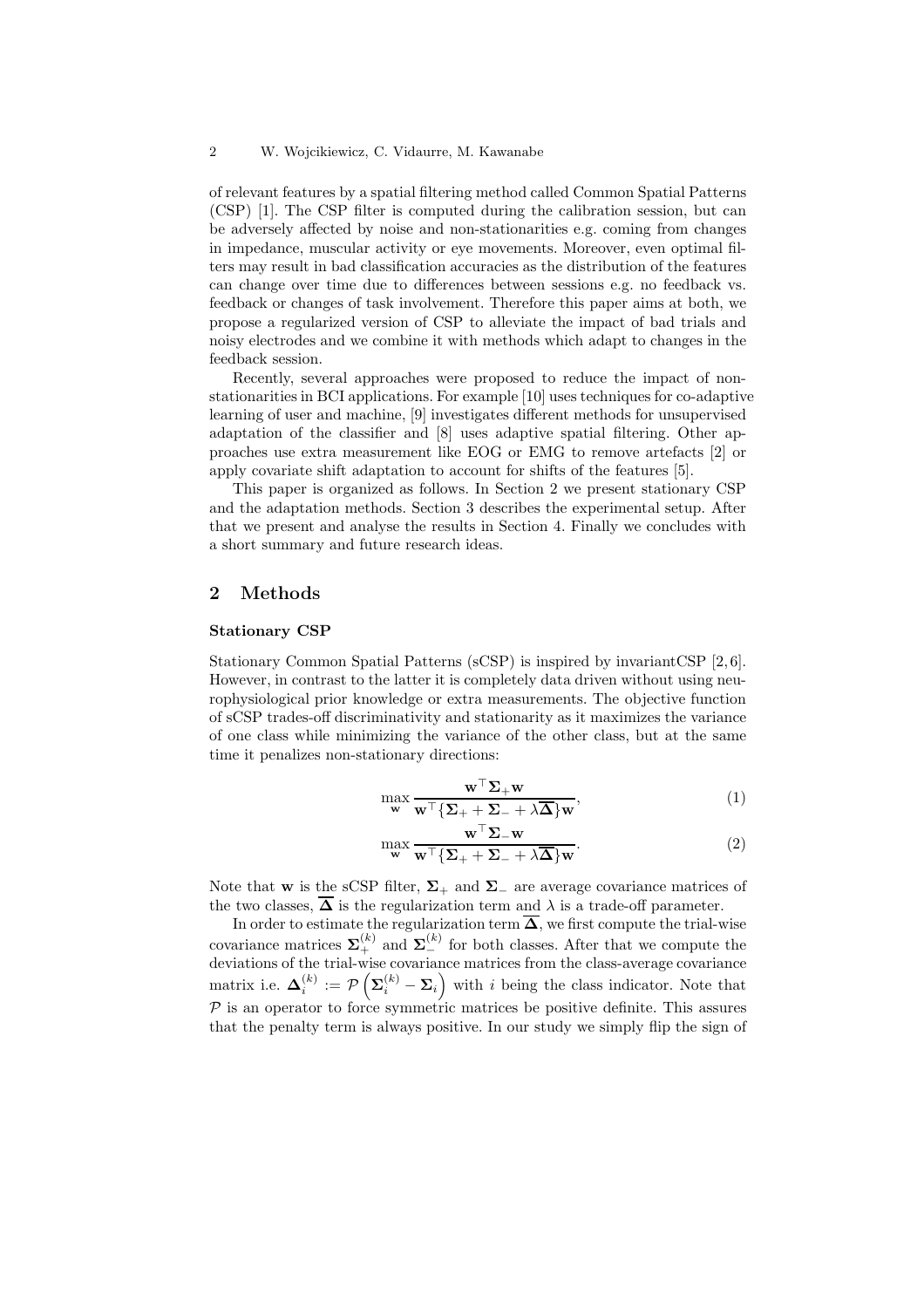negative eigenvalues. The regularization term  $\overline{\Delta}$  is finally defined as the average of the difference matrices  $\Delta_i^{(k)}$  over all trials k and the two classes i.

#### Unsupervised Bias Adaptation

In this paper we use the bias adaptation method PMean introduced in [9]. This method adapts the bias b of an Linear Discriminant Analysis (LDA) classifier  $\mathbf{w}^T \mathbf{x} + b(t)$  by updating the global mean  $\mu$  of the features:

$$
b(t) = \mathbf{w}^T \boldsymbol{\mu}(t-1),
$$
\n(3)

$$
\boldsymbol{\mu}(t) = (1 - \eta) \cdot \boldsymbol{\mu}(t - 1) + \eta \cdot \mathbf{x}(t), \tag{4}
$$

where t is the trial number,  $\eta \in [0, 1]$  is a constant, w are the weights of the LDA classifier and  $x$  is the feature vector. Note that the adaptation is only performed in the feedback session and only affects the bias and not the weights.

#### Whitening Adaptation

The main idea of whitening adaptation is to decompose the CSP projection into a whitening  $P$  and a rotation  $B$  part. The rotation part is assumed to be fixed, but the whitening matrix is updated during feedback. This idea was introduced in [8]. There the covariance matrix was updated using blocks of data. In this work, we update the covariance using the same formula as for PMean, i.e. equation (4), because this approach only needs to store one sample rather than a block of data and allows a continuous adaptation:

$$
\mathbf{P}(t) = \mathbf{V} \mathbf{D}^{-1/2} \mathbf{V}^T,\tag{5}
$$

$$
\Sigma(t) = (1 - \eta) \cdot \Sigma(t - 1) + \eta \cdot \Sigma^{t}, \qquad (6)
$$

where t is the trial number,  $V$  and  $D$  are the eigenvectors and eigenvalues of  $\Sigma(t-1), \eta \in [0,1]$  is a constant and  $\Sigma<sup>t</sup>$  is the covariance matrix of trial t. As before the adaptation is only performed in the feedback session and is unsupervised.

## 3 Experimental Setup

The experiments are based on data from a joint study  $[3]$  with Univesity Tübingen. We asked 80 volunteers to perform motor imagery tasks with the left and right hand or with the feet. For each user we select the best binary task-combination and estimate parameters like frequency band or time interval of interest in a calibration session (150 trials) without providing feedback. After that we perform a test session consisting of 300 trials and provide 1D visual feedback i.e. a moving arrow on a screen. All subjects in this study are BCI novices. We use recordings of 68 preselected electrodes densely covering the motor cortex, three CSP directions per class, power features, an LDA classifier and error rate to measure performance. We select the  $\lambda$  parameter for sCSP from the set of candidates  $\{0,$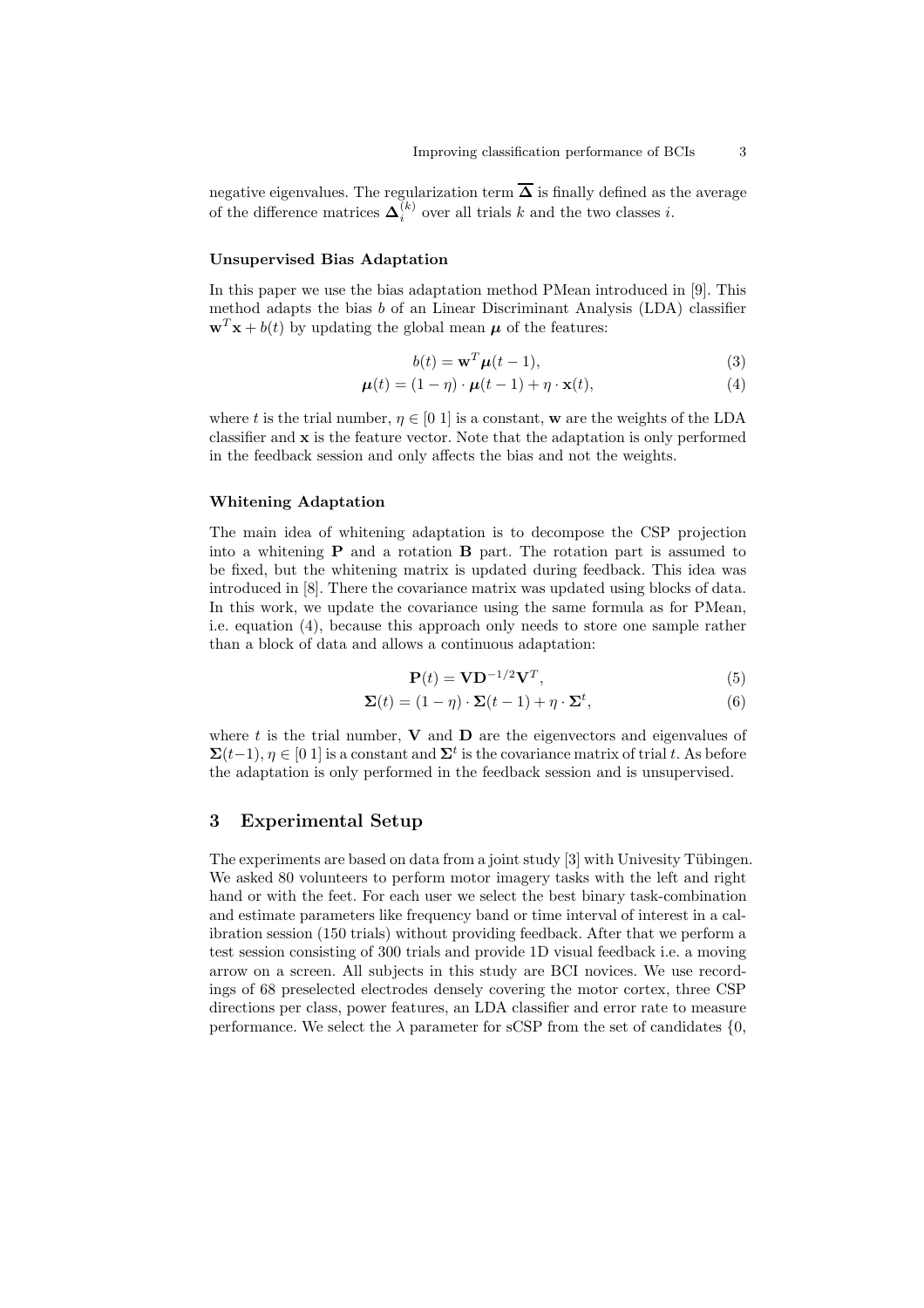0.1, 0.025, 0.05, 0.075, 0.1, 0.25, 0.5, 0.75, 1, 2.5, 5, 10} by 5-fold cross-validation on the calibration data. As the authors in [9] we use  $\eta = 0.05$  for PMean. For the whitening adaptation  $\eta$  is chosen to be one order of magnitude smaller i.e. 0.005 as the method is more sensitive to changes.

## 4 Results

At first we compare the performances of CSP and sCSP with and without using adaptation. Fig. 1 shows six scatter plots, each displaying the error rates of two methods which we want to compare. We see that in general sCSP performs much better than CSP, although for some subjects it can lead to slightly worse results. We will analyse the reasons for the performance increase further below. We also see that using bias adaptation improves classification results as it reduces shifts in the features which can occur between calibration and test session<sup>1</sup>. However, except for a few users PMean is superior to whitening adaptation (see right bottom panel). We also investigated the combination of sCSP with both adaptation methods, but it did not bring any significant improvements over sCSP and PMean. We also observed unequal false positive and false negative rates when using CSP or sCSP. This bias comes from a shift in the distribution of features between calibration and test phase and can be resolved by bias adaptation.

In order to evaluate the significance of our results we use the Wilcoxon signedrank test. Table 1 shows the p-values (one-sided) of different comparisons using either all subjects or dividing them into three groups based on their error rates:  $0\%$  - 15%, 15% - 30% and above 30%. Note that the null hypothesis of the test states that the median of the distribution of error rate differences is zero. Together with the scatter plots from Fig. 1 we can not only tell whether there is a significant difference between two methods or not, but also which one performs better. Most significant improvements are obtained for subjects in the above 30% error rate group. For these participants both using stationary features and adapting to changes is advantageous, whereas users who perform well do not benefit from sCSP. This is intuitive as subjects with low error rates usually have a clean signal i.e. it is not affected by artefacts and the signal to noise ratio is higher than in subjects who lack BCI efficiency. Therefore using sCSP does not bring any advantage. However, since these subjects can also suffer from shifts in the features (as introduced by changing from calibration of feedback conditions), adaptation methods may improve the classification results.

In the following we would like to analyse the reasons for the performance gain on a specific participant. This subject performs left vs. right motor imagery and has an error rate of 28.67% when using CSP. However, the error rate decreases to 8% when applying sCSP (with  $\lambda = 0.25$ ), it is 6% for both sCSPpmean and sCSPwhitening and it is 10.33% for CSPpmean and 9.67% for CSPwhitening. So why does CSP perform so poorly compared to the other methods ?

In order to answer this question we will first identify the dimensions which are responsible for the bad performance of CSP. It seems that two out of the

 $^{\rm 1}$  Note that visual feedback was only provided in the test session.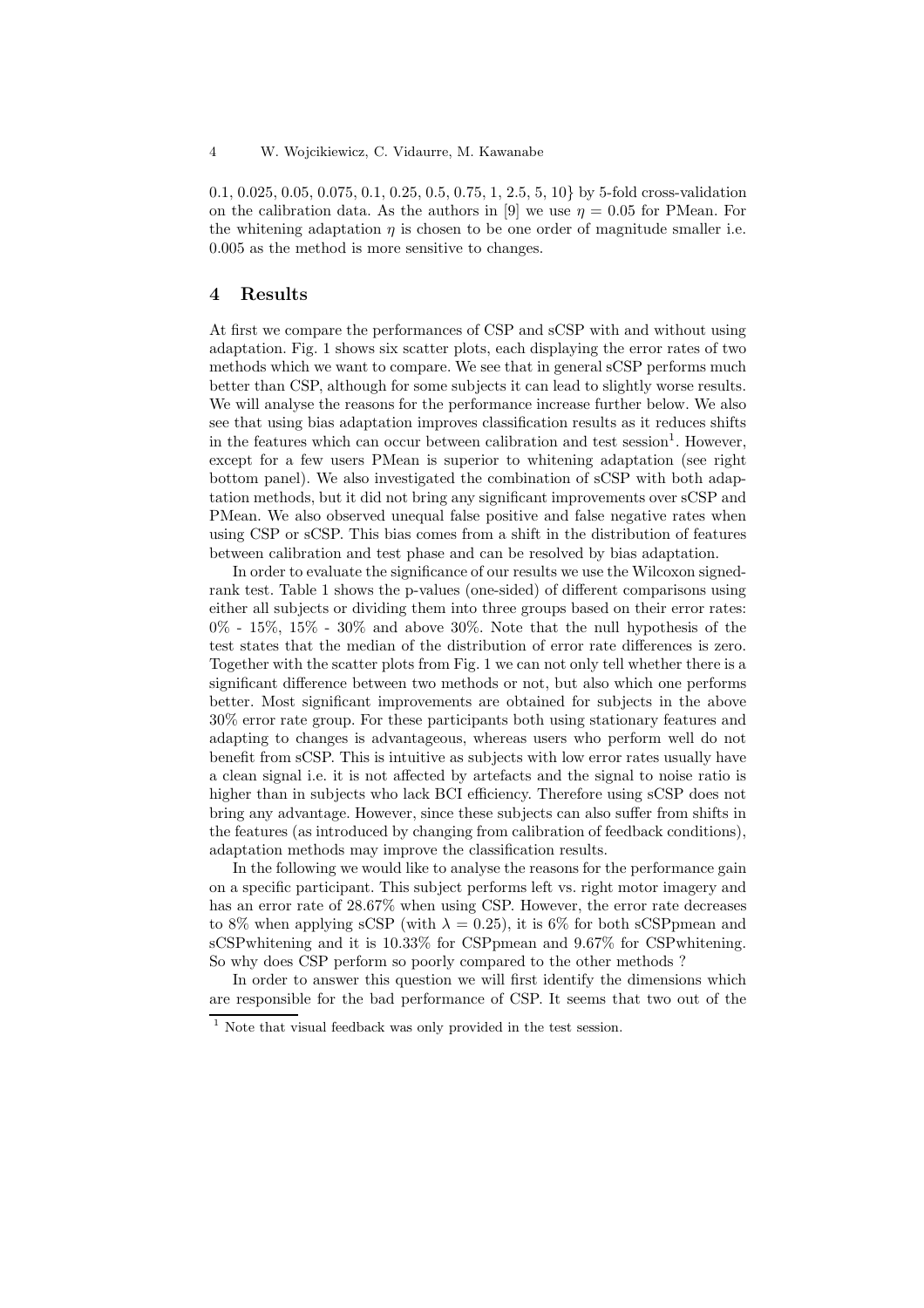

Fig. 1. Six scatter plots comparing the error rates of different methods. Each subject is represented by a blue dot. The percentage of points lying above or below the black line is shown in red and indicates which of the compared methods performs better. We see that both sCSP and bias adaptation, especially PMean, decrease error rates.

six CSP filters are corrupted by noise and non-stationarities and degrade the overall performance since when classifying the data without dimensions 2 and 3, the error rate of CSP decreases to 10%. If on the other hand we include one of the noisy dimensions, the error rate increases to more than 20%. Fig. 2 shows the filters of dimension 2 and 3 for CSP and sCSP using the same scale. We see that the CSP filters heavily weight electrodes at different locations including areas which are primarily not responsible for performing motor imagery like frontal and temporal areas. Since the filters are obviously corrupted, the error rates of the corresponding features are almost at chance level. In contrast to that the corresponding sCSP filters are much less affected by artefacts in the data which leads to a more reasonable weighting of the channels and smaller error rates.

A remaining question is what effect does the reduction of the weights have on the features. In Fig. 3 we plot the calibration and test features of the noisy dimensions 2 and the most discriminant<sup>2</sup> dimension 4 for CSP and sCSP. As can be seen from the left panel there is a significant shift in dimension 2 between calibration and test features. Since the influence of bad trials and noisy electrodes is reduced when using sCSP, this shift is much weaker in the right panel. So we conclude that for this subject non-stationarities in the data, most probably eye movements and some noisy electrodes, have corrupted two CSP filters and thus lead to shifts in the features. These shifts can be either removed by applying adaptation methods like PMean or by computing stationary features with sCSP.

 $^2$  The error rate of this dimension is 16% for CSP and 17% for sCSP.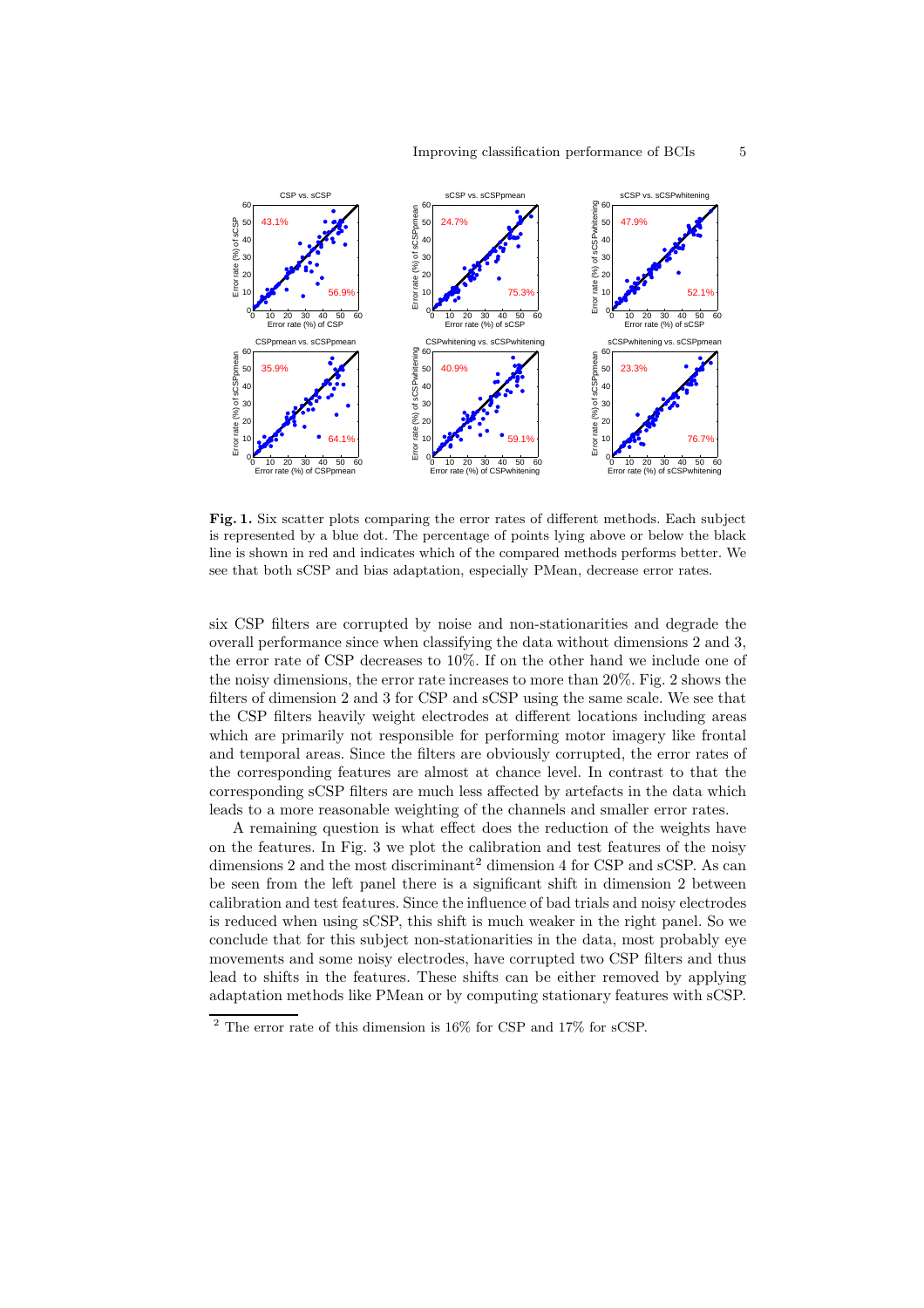#### 6 W. Wojcikiewicz, C. Vidaurre, M. Kawanabe

| Compared Methods                         | Groups based on error rate (in $\%$ ) |                 |                 |          |
|------------------------------------------|---------------------------------------|-----------------|-----------------|----------|
|                                          |                                       | $0-15$ 15 $-30$ | $>$ 30          | all      |
| sCSP better than CSP                     | 0.4924                                |                 | $0.4510$ 0.0118 | 0.0301   |
| sCSPpmean better than sCSP               | 0.0033                                |                 | $0.0076$ 0.0006 | 01       |
| sCSP whitening better than sCSP          | 0.4925                                | 0.0098          | 0.0103          | 0.0022   |
| sCSPpmean better than CSPpmean           | 0.2429                                |                 | $0.2035$ 0.0192 | 0.0117   |
| sCSP whitening better than CSP whitening | 0.2146                                | 0.4691          | 0.0089          | 0.0138   |
| sCSPpmean better than sCSPwhitening      | 0.0605                                | 0.0011          | 0.0130          | $\Omega$ |
| sCSPpmean better than CSP                | 0.0026                                | 0.0014          | 0.0022          | $\Omega$ |

Table 1. Overview of p-values for different method combinations using Wilcoxon signed-rank test (one-sided). Bold values are significant when  $\alpha = 0.05$ . Grouping is performed based on the error rates of the worse method (x-axis in Fig. 1).

If we analyse Fig. 4 we see that using whitening adaptation also reduces the shift in dimension 2 and 3. This figure shows the mean absolute difference between calibration and test features for each dimension after a different number of updates of the covariance matrix. The reduction of the shift in dimension 2 and 3 is probably the main reason for the performance gain of CSPwhitening. However, whitening adaptation does not only reduce the shift between dimensions but can also increase it e.g. for dimension 6. We conjecture that this may be a reason why whitening adaptation is inferior to PMean.

We would further like to note that not in all cases sCSP and PMean have the same effect, namely the reduction of the shift in the features. For some subjects applying sCSP helps a lot, whereas CSPpmean or CSPwhitening does not perform any better than CSP. In these subjects the influence of noise and nonstationarities is often so strong that all CSP filters are more or less corrupted. Thus adaptation methods can not improve results as no dimension is discriminative. In our example on the other hand there is a discriminative dimension after application of CSP, but other noisy dimensions lead to a shift in the features and affect the performance negatively. In both cases sCSP reduces the influence of noisy and non-stationarity directions and can improve classification accuracy. However, since sCSP is computed on calibration data it is not able to capture changes which does not appear during this phase. Therefore combining sCSP with PMean provides best results as it reduces the adverse effects on non-stationarities in both the calibration and the test session.

## 5 Conclusion

We presented an extension of CSP which explicitly measures non-stationarities and regularizes the CSP directions towards stationary subspaces. We showed that the main reason why sCSP improves performance is that it reduces the influence of bad trials (artefacts) and noisy electrodes which can corrupt the CSP filters. Unlike other methods, such as invariantCSP, our method is completely data-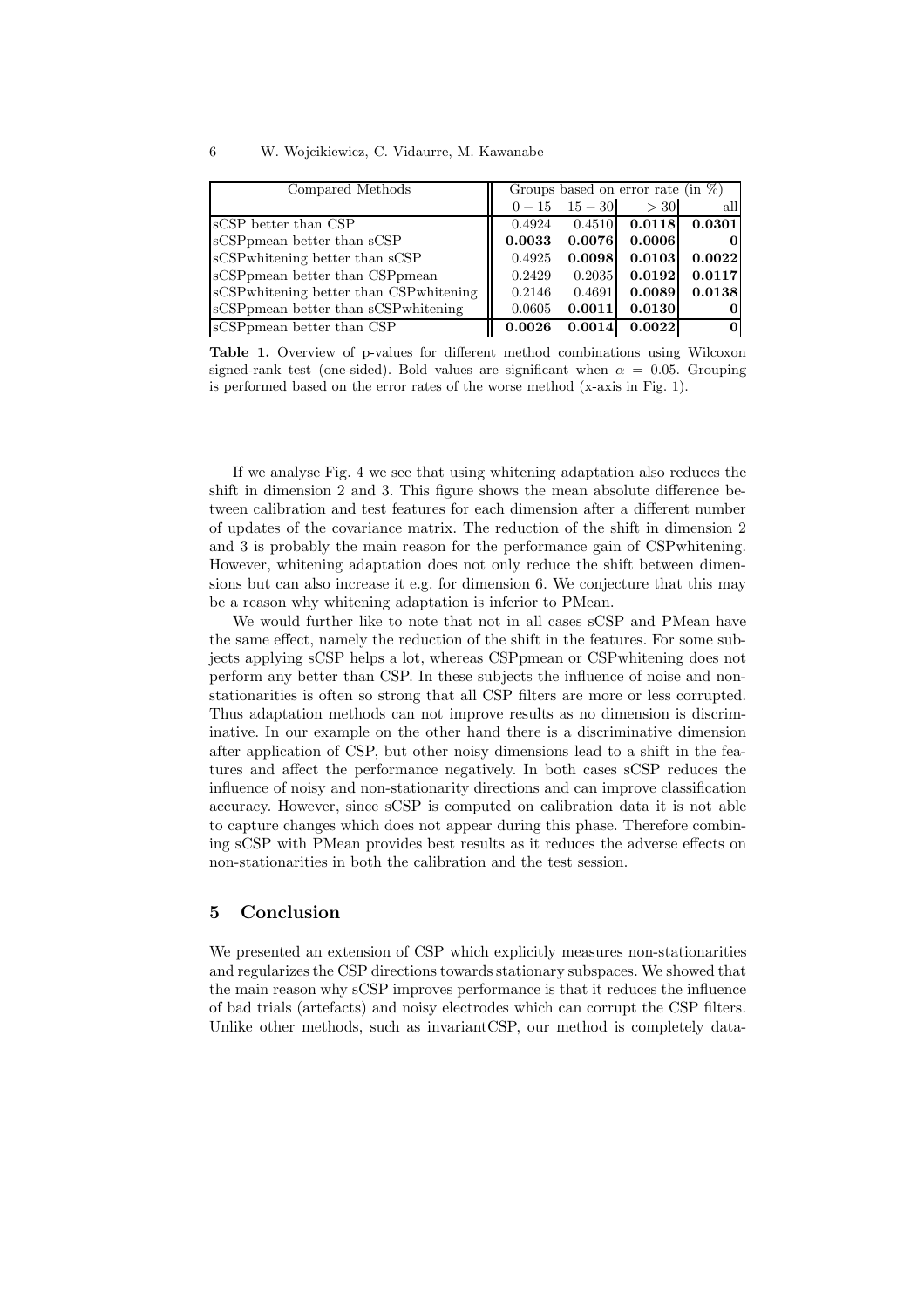#### Improving classification performance of BCIs 7



Fig. 2. Filters of noisy dimensions 2 (top) and 3 (bottom) for CSP and sCSP.

driven and does not need additional recordings or models of the expected change that occurs in the EEG. However, it cannot capture changes which occur only in the feedback session since sCSP is computed on calibration data. Therefore further methods of adaptation are required. We showed that combining sCSP with PMean significantly outperforms the baseline and is also superior to sCSP with whitening adaptation.

In future research we would like to investigate other data-driven regularization criteria and compare sCSP to invariantCSP with additional EOG and EMG recordings.

## References

- 1. B. Blankertz, R. Tomioka, S. Lemm, M. Kawanabe, and K-R. Müller, "Optimizing spatial filters for robust eeg single-trial analysis," in IEEE Signal Proc. Magazine, 2008, pp. 581–607.
- 2. B. Blankertz, M. Kawanabe R. Tomioka, F. U. Hohlefeld, V. Nikulin, and K-R. Müller, "Invariant common spatial patterns: Alleviating nonstationarities in braincomputer interfacing," in Ad. in NIPS 20, 2008, p. 2008.
- 3. B. Blankertz, C. Sannelli, S. Halder, E.M. Hammer, A. K¨ubler, K-R. M¨uller, G. Curio, T. Dickhaus "Neurophysiological Predictor of SMR-Based BCI Performance," in NeuroImage, 51(4):1303-1309, 2010.
- 4. G. Dornhege, J. del R. Millán, T. Hinterberger, D. McFarland, and K-R. Müller, Eds., Toward Brain-Computer Interfacing, MIT Press, Cambridge, MA, 2007.
- 5. Y. Li, H. Kambara, Y. Koike, and M. Sugiyama, "Application of covariate shift adaptation techniques in brain-computer interfaces," IEEE Trans. Biomed. Eng., vol. 57, no. 6, pp. 1318–24, 2010.